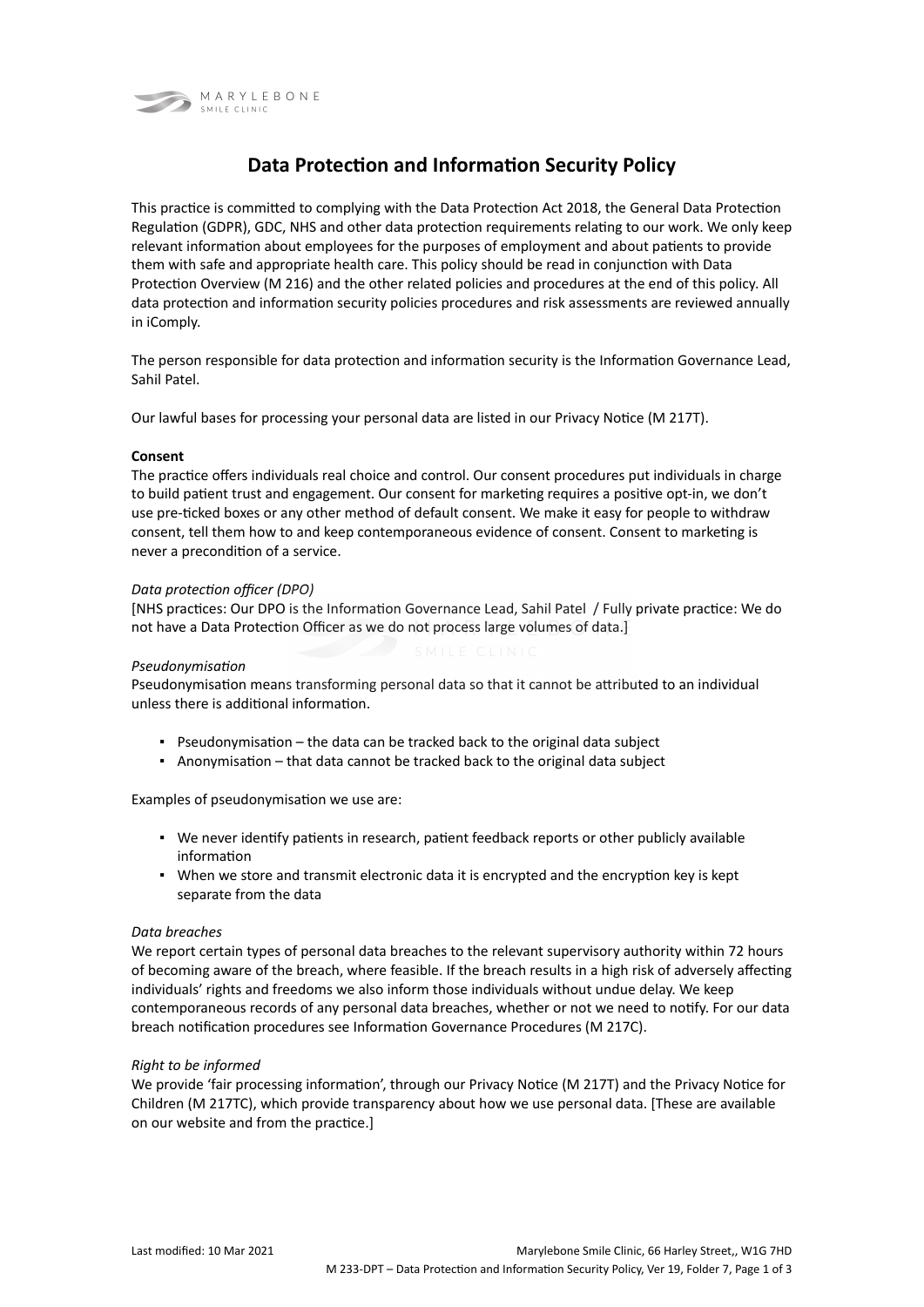

## **Your data rights**

## *Right of Access*

Individuals have the right to access their personal data and supplementary information. The right of access allows individuals to be aware of and verify the lawfulness of the processing. If an individual contacts the practice to access their data they will be provided with, as requested:

- Confirmation that their data is being processed
- Access to their personal data
- Any other supplementary information about your rights as found below and in our Privacy Notices (M 217T) and (M 217TC)

### *Right to erasure*

The right to erasure is also known as 'the right to be forgotten'. The practice will delete personal data on request of an individual where there is no compelling reason for its continued processing. The right to erasure applies to individuals who are not patients at the practice. If the individual is or has been a patient, the clinical records will be retained according to the retention periods in Record Retention (M 215) and after the periods stated can be deleted upon request.

## *Right of rectification*

Individuals have the right to have personal data rectified if it is inaccurate or incomplete.

#### *Right to restriction*

Individuals have a right to 'block' or suppress the processing of their personal data. If requested we will store their personal data, but stop processing it. We will retain just enough information about the individual to ensure that the restriction is respected in the future.

#### *Right to object*

Individuals have the right to object to direct marketing and processing for purposes of scientific research and statistics.

#### *Data portability*

An individual can request the practice to transfer their data in electronic or other format.

#### *Privacy by design*

We implement technical and organisational measures to integrate data protection into our processing activities. Our data protection and information governance management systems and procedures take Privacy by design as their core attribute to promote privacy and data compliance.

*Records*

We keep records of processing activities for future reference.

#### *Privacy impact assessment*

To identify the most effective way to comply with their data protection obligations and meet individuals' expectations of privacy we review our Privacy Impact Assessment annually in iComply using the Sensitive Information Map, PIA and Risk Assessment (M 217Q).

#### *Information security*

Information Governance Procedures (M 217C) includes the following information security procedures:

- Team members follow the 'Staff Confidentiality Code of Conduct', which clarifies their legal duty to maintain confidentiality, to protect personal information and provides guidance on how and when personal or special category data can be disclosed
- How to manage a data breach, including reporting